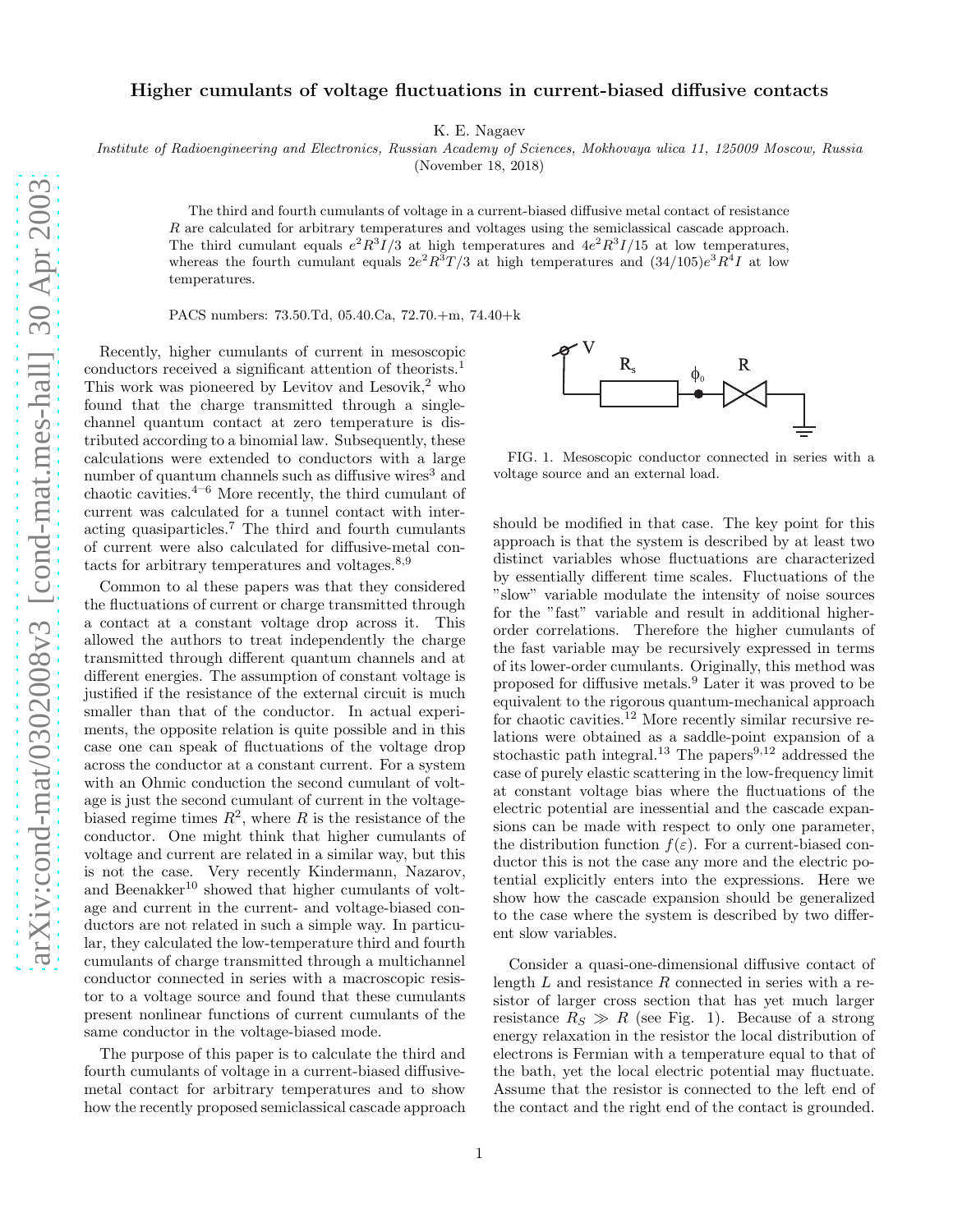A large constant voltage is applied to the left end of the series resistor. Therefore the noise of the resistor may be considered as Gaussian. The fluctuations of current in the circuit are determined by the larger resistance, hence the spectral density of the current noise  $S_I = 4T/R_S$  is extremely small because of large  $R<sub>S</sub>$ . Therefore the current through the contact may be considered as constant even at a nonzero temperature. We will be interested in fluctuations of the electric potential at the left end of the contact, which actually presents the voltage drop across it.

In what follows we consider only fluctuations in the zero-frequency limit and will neglect the pile-up of charge. It will be implied that all the subsequent equations contain only low-frequency Fourier transforms of the corresponding quantities. A fluctuation of current inside the contact is given by

$$
\delta \mathbf{j} = -\sigma \nabla \delta \phi + \delta \mathbf{j}^{ext},\tag{1}
$$

where  $\sigma$  is the conductivity of the metal,  $\delta\phi$  is a fluctuation of the electric potential, and

$$
\delta \mathbf{j}^{ext}(\mathbf{r}) = e N_F \int d\varepsilon \delta \mathbf{F}^{ext}.
$$
 (2)

The Fourier transform of the correlator of extraneous sources  $\delta \mathbf{F}^{ext}$  is expressed in terms of the average distribution function  $f$  via a formula<sup>14</sup>

$$
\langle \delta F_{\alpha}^{ext}(\varepsilon, \mathbf{r}) \delta F_{\beta}^{ext}(\varepsilon', \mathbf{r'}) \rangle = 2 \frac{D}{N_F} \delta(\mathbf{r} - \mathbf{r'})
$$

$$
\times \delta(\varepsilon - \varepsilon') \delta_{\alpha\beta} f(\varepsilon) [1 - f(\varepsilon)]. \tag{3}
$$

Integrating Eq. (1) over the contact volume, one obtains

$$
\delta I = \frac{eN_F}{L} \int d^3r \int d\varepsilon \,\delta F_x^{ext} + \frac{1}{R} \delta \phi_0. \tag{4}
$$

where  $\delta\phi_0$  is a fluctuation of electric potential at the left end of the contact and  $R$  is the contact resistance. As the current fluctuations are negligibly small, one may set  $\delta I = 0$ , so that at low frequencies

$$
\delta\phi_0 = -R\frac{eN_F}{L} \int d^3r \int d\varepsilon \,\delta F_x. \tag{5}
$$

Hence the second cumulant of voltage  $\phi_0$  is related to the second cumulant of current in the voltage-biased contact in a trivial way

$$
\langle \langle \phi_0^2 \rangle \rangle = R^2 \langle \langle I^2 \rangle \rangle \big|_{\phi_0 = const},
$$
  

$$
\langle \langle I^2 \rangle \rangle = \frac{2}{RL} \int_0^L dx \int d\varepsilon f(\varepsilon, x) [1 - f(\varepsilon, x)].
$$
 (6)

The characteristic time scale for  $\delta \mathbf{j}^{ext}$  and  $\delta \mathbf{F}^{ext}$  is the elastic scattering time. As this time is much shorter than the RC time and the time of diffusion across the contact

that describe the evolution of fluctuations of voltage  $\delta\phi_0$ and the distribution function  $\delta f(\varepsilon, \mathbf{r})$ . Hence one may perform a cascade expansion of higher cumulants with respect to these slow variables.

Consider first the third cumulant of voltage  $\langle \langle \phi_0^3 \rangle \rangle$ . Since the third cumulant of extraneous currents is vanishingly small in the diffusive  $\limit^{9}$ , the bare third cumulant of voltage fluctuations obtained by a direct multiplication of three equations (5) is also small. Hence the third cumulant of voltage should be given by a cascade correction

$$
\langle \langle \phi_0^3 \rangle \rangle = 3 \int_0^L dx \int d\varepsilon \frac{\delta \langle \langle \phi_0^2 \rangle \rangle}{\delta f(\varepsilon, x)} \langle \delta f(\varepsilon, x) \delta \phi_0 \rangle, \tag{7}
$$

where the functional derivative

$$
\frac{\delta\langle\langle\phi_0^2\rangle\rangle}{\delta f(\varepsilon, x)} = 2\frac{R}{L}[1 - 2f(\varepsilon, x)].
$$
\n(8)

is easily calculated from Eq. (6). The key difference from the case of constant voltage is that the fluctuation  $\delta f$  should be calculated now taking into account the feedback from the environment. The fluctuations of voltage  $\phi_0$  caused by random scattering in the contact result in fluctuations of the distribution function at the right end of the resistor, which presents the boundary condition for the distribution function in the contact. Hence the fluctuation of a distribution function is a sum

$$
\delta f(\varepsilon, x) = \delta \tilde{f}(\varepsilon, x) + \frac{\partial f(\varepsilon, x)}{\partial \phi_0} \delta \phi_0, \tag{9}
$$

where  $\delta \phi_0$  is given by Eq. (5) and

$$
\delta \tilde{f}(\varepsilon, x) = (D\nabla^2)^{-1} \nabla \delta \mathbf{F}^{ext}
$$

is the "intrinsic" part of fluctuation directly caused by random scattering. The last term in Eq. (9) mixes together fluctuations at different energies so that they are not independent any more. In the case of purely elastic scattering in the contact, the average distribution function  $f(\varepsilon, x)$  in the contact is given by

$$
f(\varepsilon, x) = \psi(x) f_0(\varepsilon - e\phi_0) + \bar{\psi}(x) f_0(\varepsilon)
$$
 (10)

where  $\phi_0 = IR$  is the voltage drop across the contact and  $\psi(x) = 1 - x/L$  and  $\bar{\psi}(x) = x/L$  are the characteristic potentials<sup>15</sup> of the left and right electrodes. Hence the derivative in Eq. (9) is just

$$
\frac{\partial f(\varepsilon, x)}{\partial \phi_0} = -e\psi(x)\frac{\partial f_0(\varepsilon - e\phi_0)}{\partial \varepsilon}.
$$
 (11)

Multiplying Eqs. (9) and (5) and averaging the product with use of Eq. (3), one easily obtains that

$$
\langle \delta f(\varepsilon, x) \delta \phi_0 \rangle = -2eRU(\varepsilon, x) + R^2 \frac{\partial f(\varepsilon, x)}{\partial \phi_0} \langle \langle I^2 \rangle \rangle, \tag{12}
$$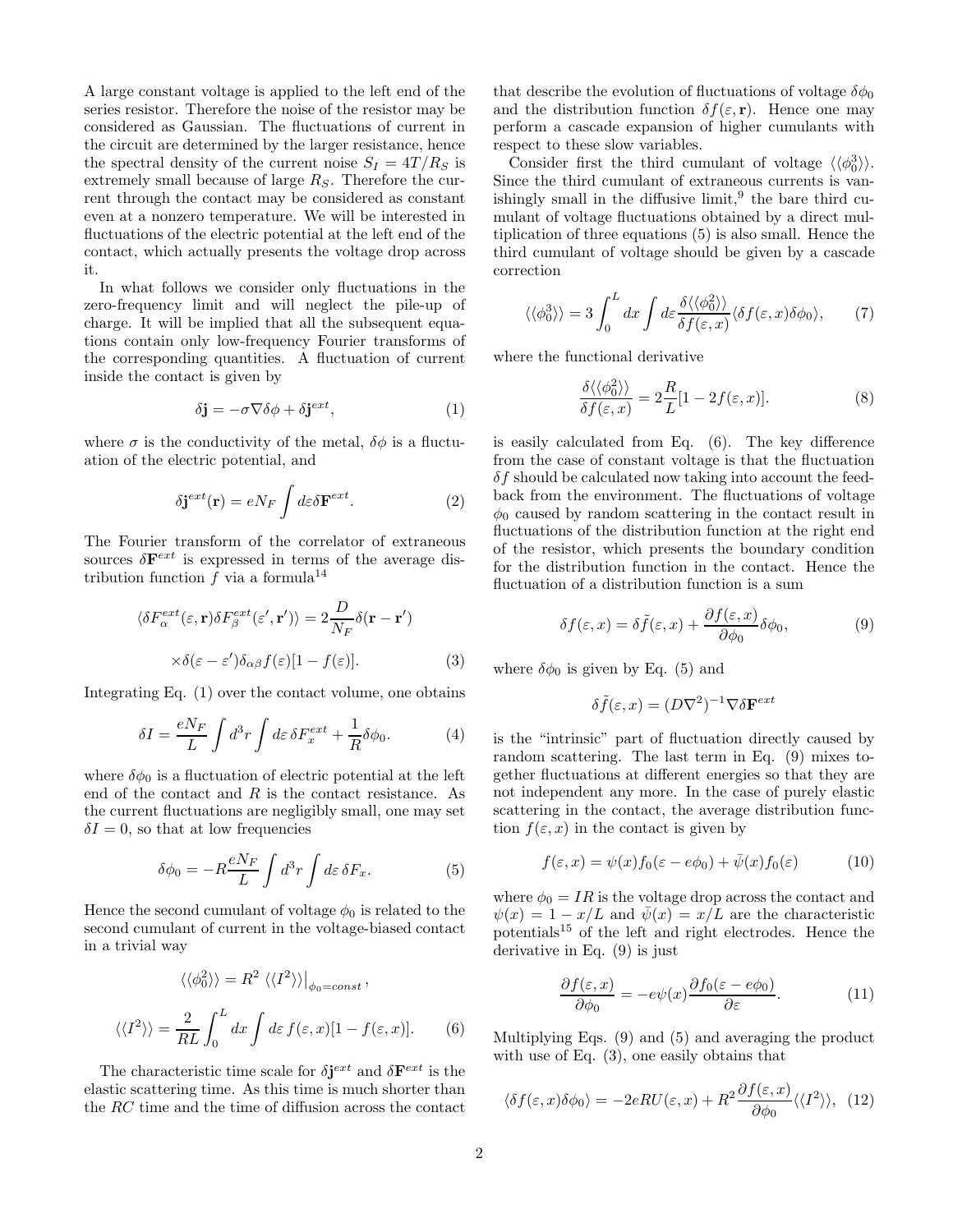where

$$
U(\varepsilon, x) = \frac{1}{L} (\nabla^2)^{-1} \frac{\partial}{\partial x} [f(1 - f)].
$$

A substitution of Eqs. (8) and (12) into Eq. (7) gives

$$
\langle \langle \phi_0^3 \rangle \rangle = \frac{1}{30} eR^2 \left[ 8T^2 \sinh\left(\frac{eIR}{T}\right) - 2eIRT\right]
$$

$$
+4eIRT \cosh\left(\frac{eIR}{T}\right) - 5e^2I^2R^2 \coth\left(\frac{eIR}{2T}\right) \right]
$$

$$
\sqrt{\left[T \sinh^2\left(\frac{eIR}{2T}\right)\right]}.
$$
(13)

This expression reduces to

$$
\langle\langle\phi_0^3\rangle\rangle=\frac{1}{3}e^2R^3I
$$

at low current or high temperature  $eIR \ll T$  and to

$$
\langle\langle\phi_0^3\rangle\rangle=\frac{4}{15}e^2R^3I
$$

at high current or low temperature  $eIR \gg T$ . In the former case  $\langle \langle \phi_0^3 \rangle \rangle$  coincides with  $-R^3 \langle \langle I^3 \rangle \rangle$ , but in the latter case it is four times larger. On the whole, the temperature dependence of  $\langle \langle \phi_0^3 \rangle \rangle$  at a given current appears to be more flat than that of  $\langle \langle I^3 \rangle \rangle$  at a given voltage. Equation (13) is in an agreement with the temperature-dependent third cumulant of voltage obtained by Beenakker et al.<sup>11</sup> One may also obtain its low-temperature limit from the formula for the third cumulant of current of Kindermann et al. $^{10}$  using voltagebiased cumulants for a diffusive contact.<sup>8</sup>

Unlike the third cumulant, the fourth cumulant cannot be expressed in terms of only functional derivatives with respect to  $\delta f$ . The point is that the correlator (12) explicitly depends on the voltage drop  $\phi_0$  through the derivative  $\partial f_0(\varepsilon - e\phi_0)/\partial \varepsilon$ . Therefore one has to perform the cascade expansion with respect to  $\delta \tilde{f}$  and  $\delta \phi_0$ considering them as different stochastic variables. The rules for constructing the diagrams remain basically the same as for the case of a voltage-biased contact,<sup>9</sup> but now a variation of any fluctuating quantity should be taken twice, i.e. with respect to  $\delta f(\varepsilon, x)$  and  $\delta \phi_0$ . Hence the number of terms significantly increases:

$$
\langle \langle \phi_0^4 \rangle \rangle = 6S_1 + 12S_2 + 6S_3 + 12(S_4 + S_5 + S_6 + S_7)
$$

$$
+ 3S_8 + 6S_9 + 3S_{10}, \tag{14}
$$

where

$$
S_1 = \int d\varepsilon_1 \int d\varepsilon_2 \int dx_1 \int dx_2 \frac{\delta^2 \langle \langle \phi_0^2 \rangle \rangle}{\delta f(\varepsilon_1, x_1) \delta f(\varepsilon_2, x_2)}
$$

$$
\times \langle \delta \tilde{f}(\varepsilon_1, x_1) \delta \phi_0 \rangle \langle \delta \tilde{f}(\varepsilon_2, x_2) \delta \phi_0 \rangle, \tag{15}
$$

$$
S_2 = \int d\varepsilon \int dx \frac{\delta^2 \langle \langle \phi_0^2 \rangle \rangle}{\delta \tilde{f}(\varepsilon, x) \delta \phi_0} \langle \delta \tilde{f}(\varepsilon_1, x_1) \delta \phi_0 \rangle \langle \langle \phi_0^2 \rangle \rangle, \tag{16}
$$

$$
S_3 = \frac{\partial^2 \langle \langle \phi_0^2 \rangle \rangle}{\partial \phi_0^2} \langle \langle \phi_0^2 \rangle \rangle, \tag{17}
$$

$$
S_4 = \int d\varepsilon_1 \int d\varepsilon_2 \int dx_1 \int dx_2 \frac{\delta \langle \langle \phi_0^2 \rangle \rangle}{\delta f(\varepsilon_1, x_1)}
$$

$$
\times \frac{\delta \langle \delta \tilde{f}(\varepsilon_1, x_1) \delta \phi_0 \rangle}{\delta f(\varepsilon_2, x_2)} \langle \delta \tilde{f}(\varepsilon_2, x_2) \delta \phi_0 \rangle, \tag{18}
$$

$$
S_5 = \int d\varepsilon \int dx \frac{\delta \langle \langle \phi_0^2 \rangle \rangle}{\delta f(\varepsilon, x)} \frac{\delta \langle \delta \tilde{f}(\varepsilon, x) \delta \phi_0 \rangle}{\delta \phi_0} \langle \langle \phi_0^2 \rangle \rangle, \quad (19)
$$

$$
S_6 = \frac{\partial \langle \langle \phi_0^2 \rangle \rangle}{\partial \phi_0} \int d\varepsilon \int dx \frac{\delta \langle \langle \phi_0^2 \rangle \rangle}{\delta f(\varepsilon, x)} \langle \delta \tilde{f}(\varepsilon, x) \delta \phi_0 \rangle, \quad (20)
$$

$$
S_7 = \left(\frac{\partial \langle \langle \phi_0^2 \rangle \rangle}{\partial \phi_0}\right)^2 \langle \langle \phi_0^2 \rangle \rangle, \tag{21}
$$

$$
S_8 = \int d\varepsilon_1 \int d\varepsilon_2 \int dx_1 \int dx_2 \frac{\delta \langle \langle \phi_0^2 \rangle \rangle}{\delta f(\varepsilon_1, x_1)} \times \langle \delta \tilde{f}(\varepsilon_1, x_1) \delta \tilde{f}(\varepsilon_2, x_2) \rangle \frac{\delta \langle \langle \phi_0^2 \rangle \rangle}{\delta f(\varepsilon_2, x_2)},
$$
(22)

$$
S_9 = \int d\varepsilon \int dx \frac{\delta \langle \langle \phi_0^2 \rangle \rangle}{\delta f(\varepsilon, x)} \langle \delta \tilde{f}(\varepsilon, x) \delta \phi_0 \rangle \frac{\partial \langle \langle \phi_0^2 \rangle \rangle}{\partial \phi_0}, \quad (23)
$$

and

$$
S_{10} = \left(\frac{\partial \langle\langle \phi_0^2 \rangle\rangle}{\partial \phi_0}\right)^2 \langle\langle \phi_0^2 \rangle\rangle. \tag{24}
$$

The numerical prefactors 6, 12, and 3 in Eq. (14) present the numbers of inequivalent permutations of  $\phi_0$ in the corresponding expressions. The functional derivative with respect to  $\phi_0$  is defined as

$$
\frac{\delta\langle \ldots \rangle}{\delta\phi_0} = \frac{\partial\langle \ldots \rangle}{\partial\phi_0} + \int d\varepsilon \int dx \frac{\delta\langle \ldots \rangle}{\delta f(\varepsilon, x)} \frac{\partial f(\varepsilon, x)}{\partial\phi_0}.
$$

The sum  $6S_1 + 12S_4 + 3S_8$  gives just  $R^4 \langle \langle \tilde{I}^4 \rangle \rangle$ , where  $\langle \langle \tilde{I}^4 \rangle \rangle$  is the fourth cumulant of current for a currentbiased contact with a voltage drop  $\langle \phi_0 \rangle$ . The sum  $12S_2 + 12S_5$  is easily brought to a form

$$
12\int d\varepsilon \int dx \, \frac{\partial}{\partial \phi_0} \left( \frac{\delta \langle \langle \phi_0^2 \rangle \rangle}{\delta f(\varepsilon, x)} \langle \delta \tilde{f}(\varepsilon, x) \delta \phi_0 \rangle \right) \langle \langle \phi_0^2 \rangle \rangle
$$